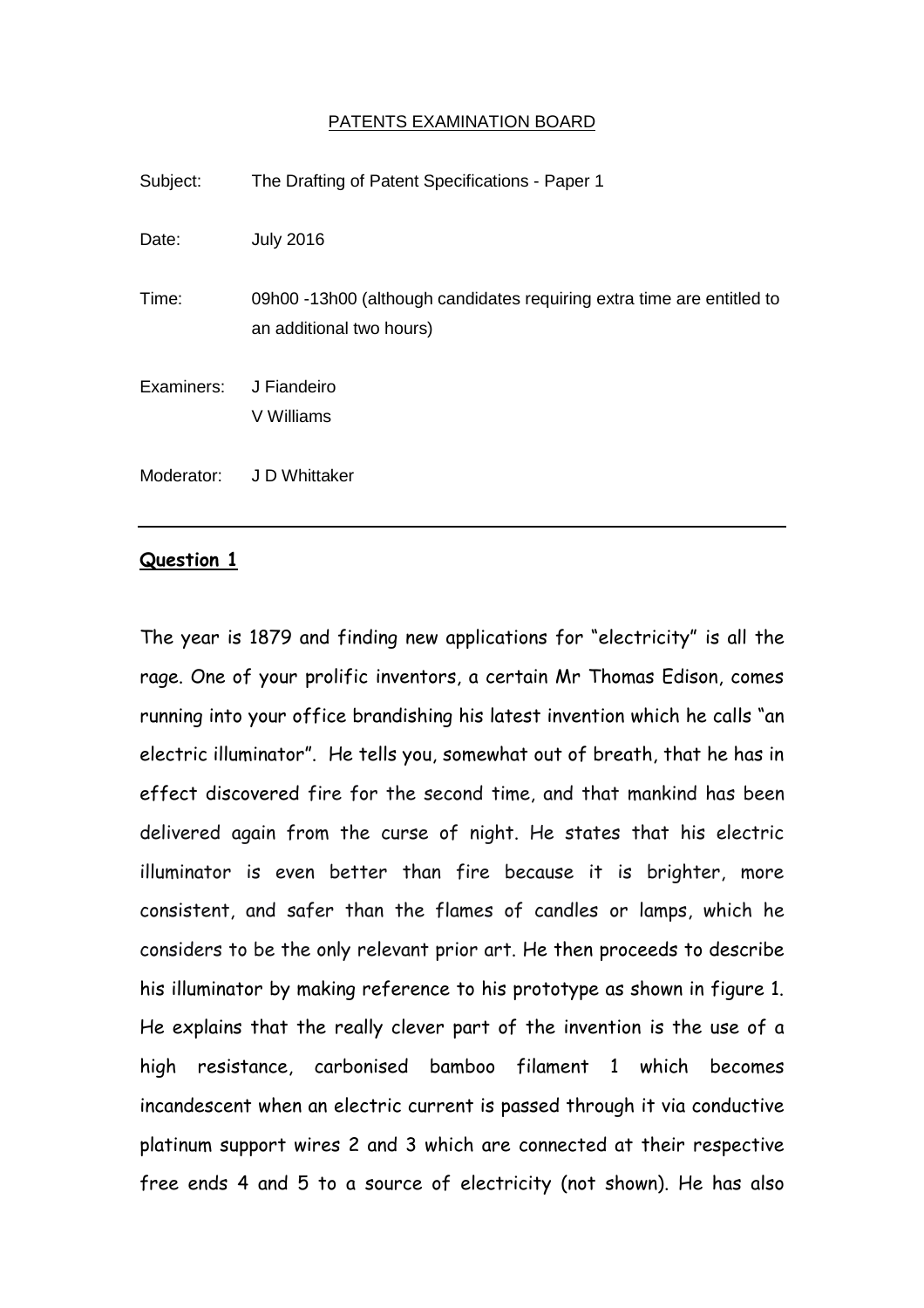found that the lifetime of the filament 1 is increased greatly by housing the filament in a glass bulb 6 which defines a vacuum 7 when all of the air is sucked out of it. Once formed, the vacuum 7 is maintained via a sealing plug 8.

You are required to identify the inventive feature(s) of the invention, and to draft up to three claims to protect the invention.



Figure 1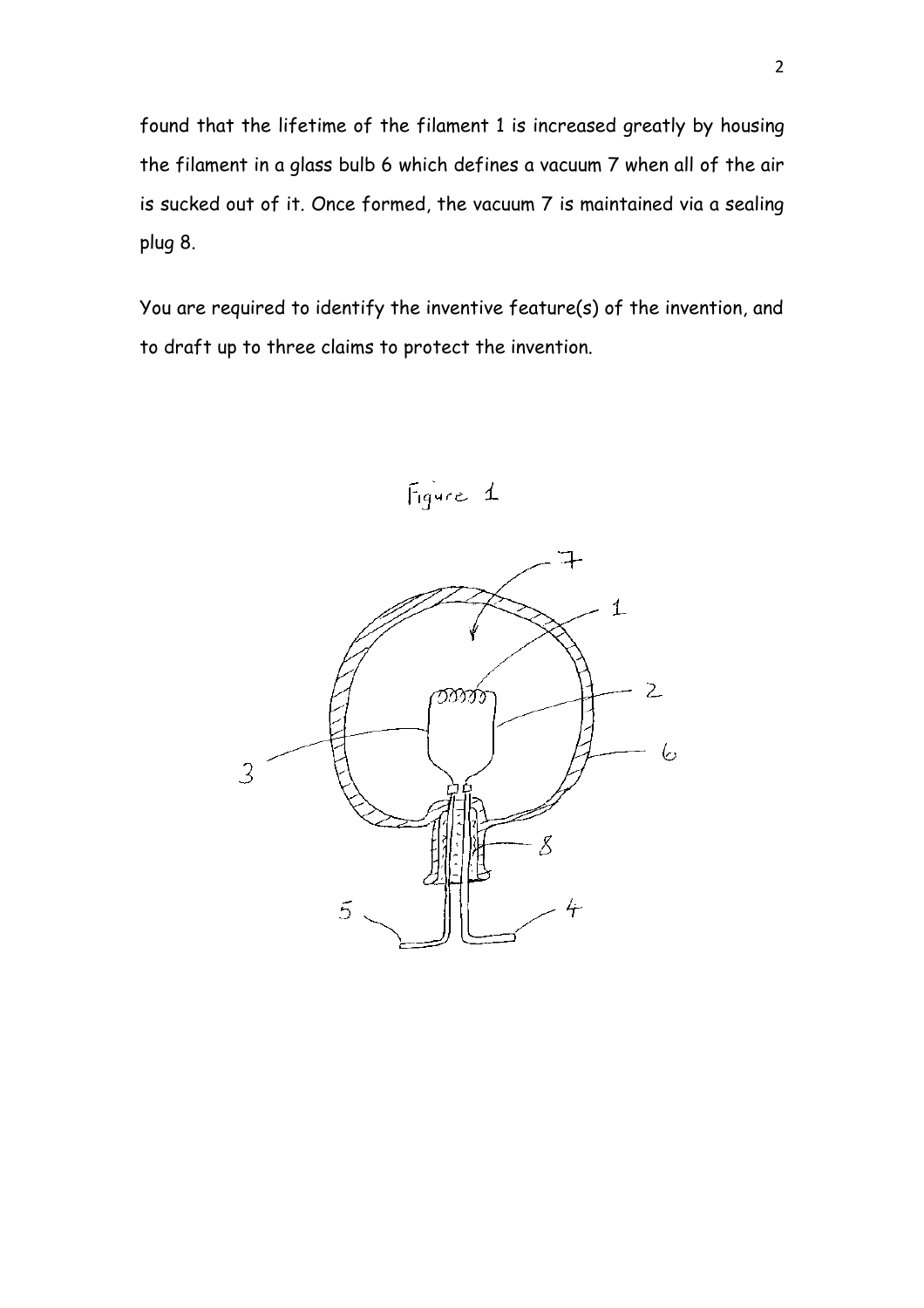## **Question 2**

Fast-forward a couple of years. Mr Edison has improved upon his original illuminator to the extent that his so-called "Edison screw cap bulb", as shown in figure 2, has become the industry standard or norm. The screw cap bulb fits into a complementary screw threaded coupling base, which is shown in figure 3, and the coupling base is connectable to a source of electricity.



**Figure 2**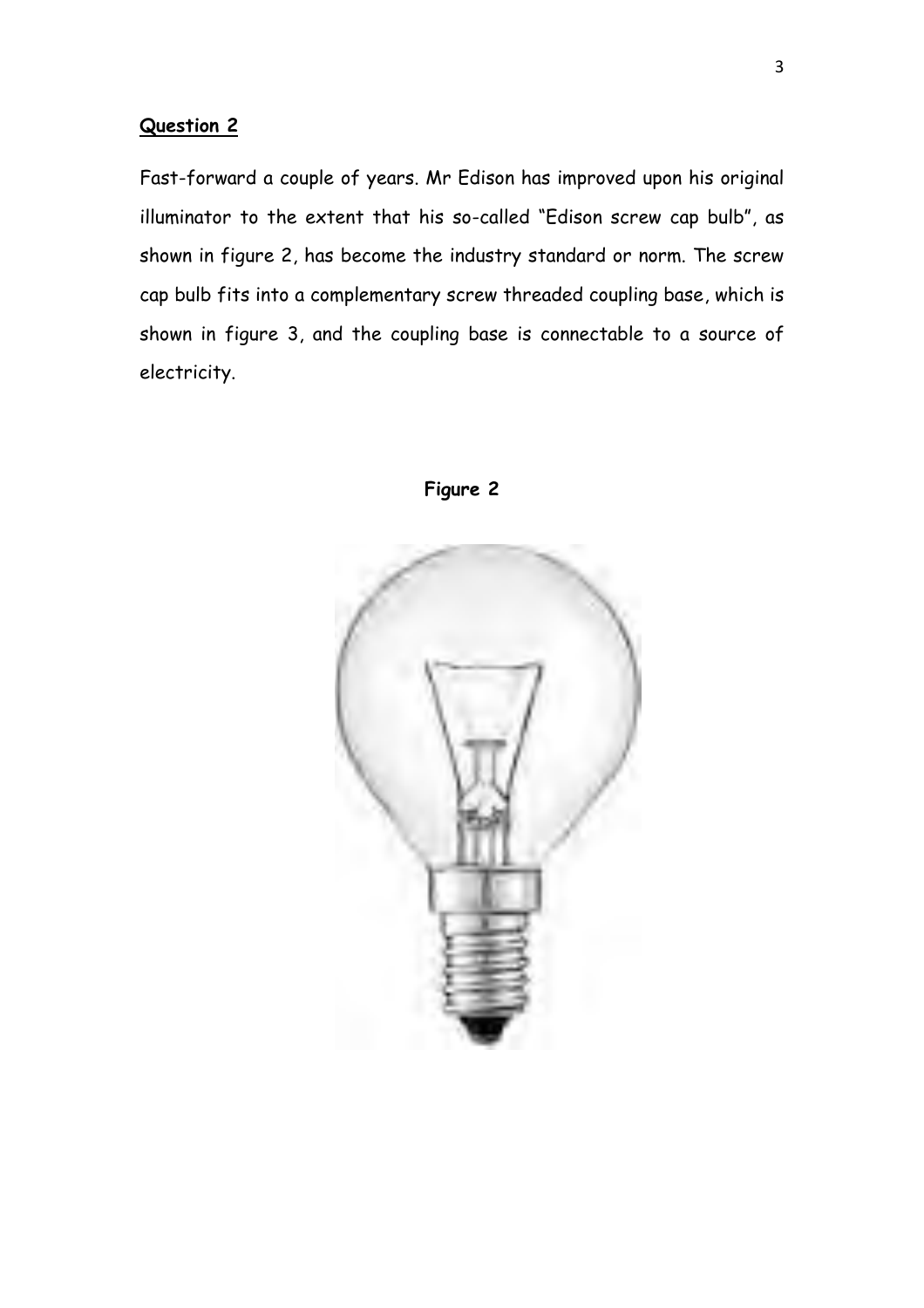



Your client, Mr Bright Spark, tells you that he has invented a new quickrelease "bayonet" light bulb as shown in figure 4. This light bulb employs a bayonet-type interlocking mechanism for allowing quick mounting in and removal from a complementary, cylindrical bush 2 which is shown in Figure 5. With reference also to Figures 6 and 7, which show the bayonet light bulb and the cylindrical bush 2 in a disconnected, inoperative condition (figure 6) and a connected, operative condition (figure 7), a pair of diametrically opposing bayonet pins which protrude from a cylindrical cap of the bayonet light bulb (the "bayonet cap"), are sized to fit into and be held in place in hook-shaped recesses 3 in the cylindrical bush 2. A helical spring 4, which is mounted co-axially in the bush 2, serves to aid in holding the light bulb in the bush 2 in the operative condition (see figure 7). It is to be appreciated that the spring 4 is easily compressible to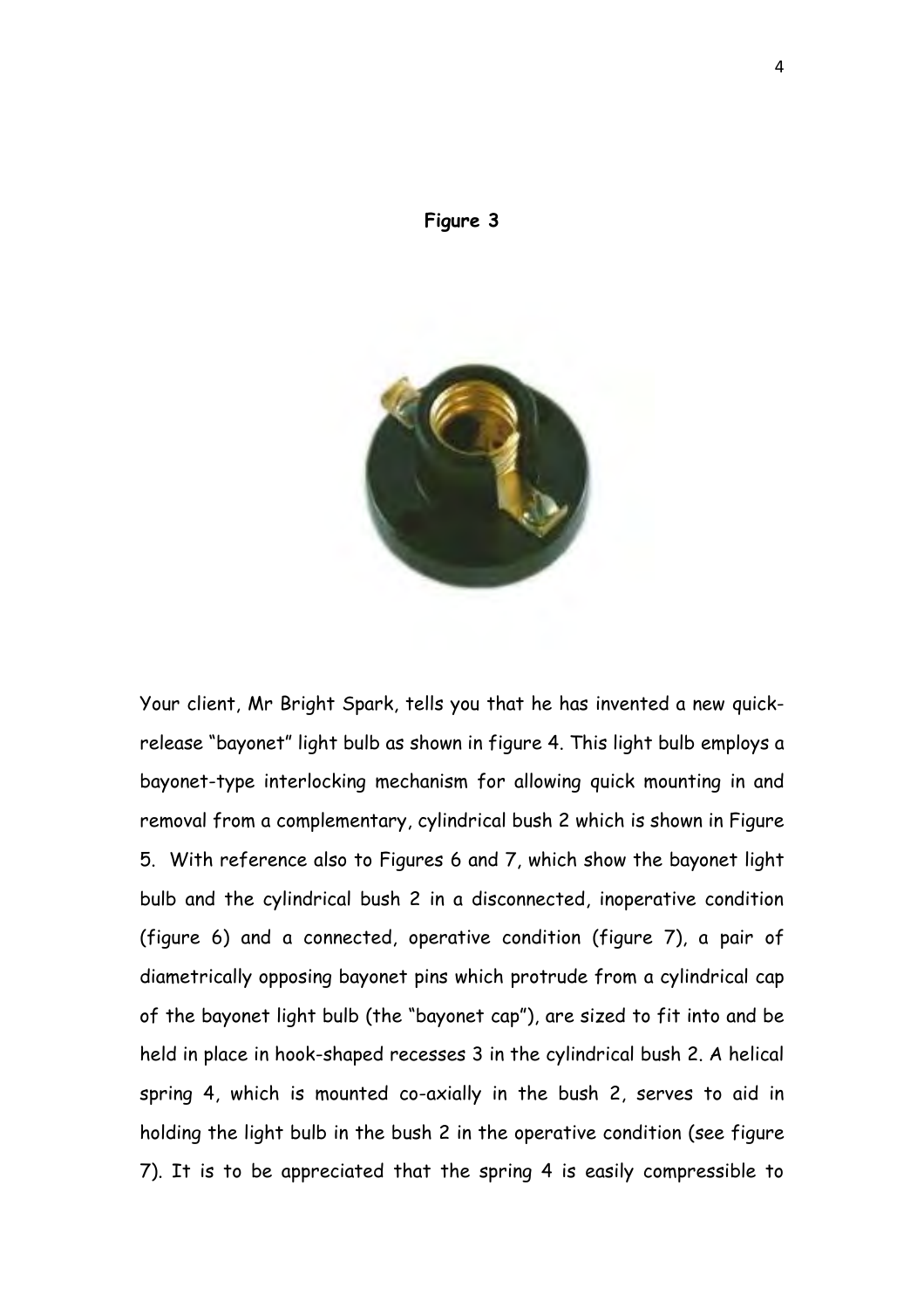facilitate insertion and removal of the bayonet cap into and out of the complementary bush 2, whilst the bayonet pins follow the path defined by the hook-shaped recesses 3. Although not shown, the bush 2 has electrical contacts which are configured to electrically engage corresponding contacts on the bayonet light bulb, thereby to allow current to flow through the filament and illuminate the light bulb. The bush 2 also has terminals (not shown) which permit connection of the bush to a source of electricity.



**Figure 4**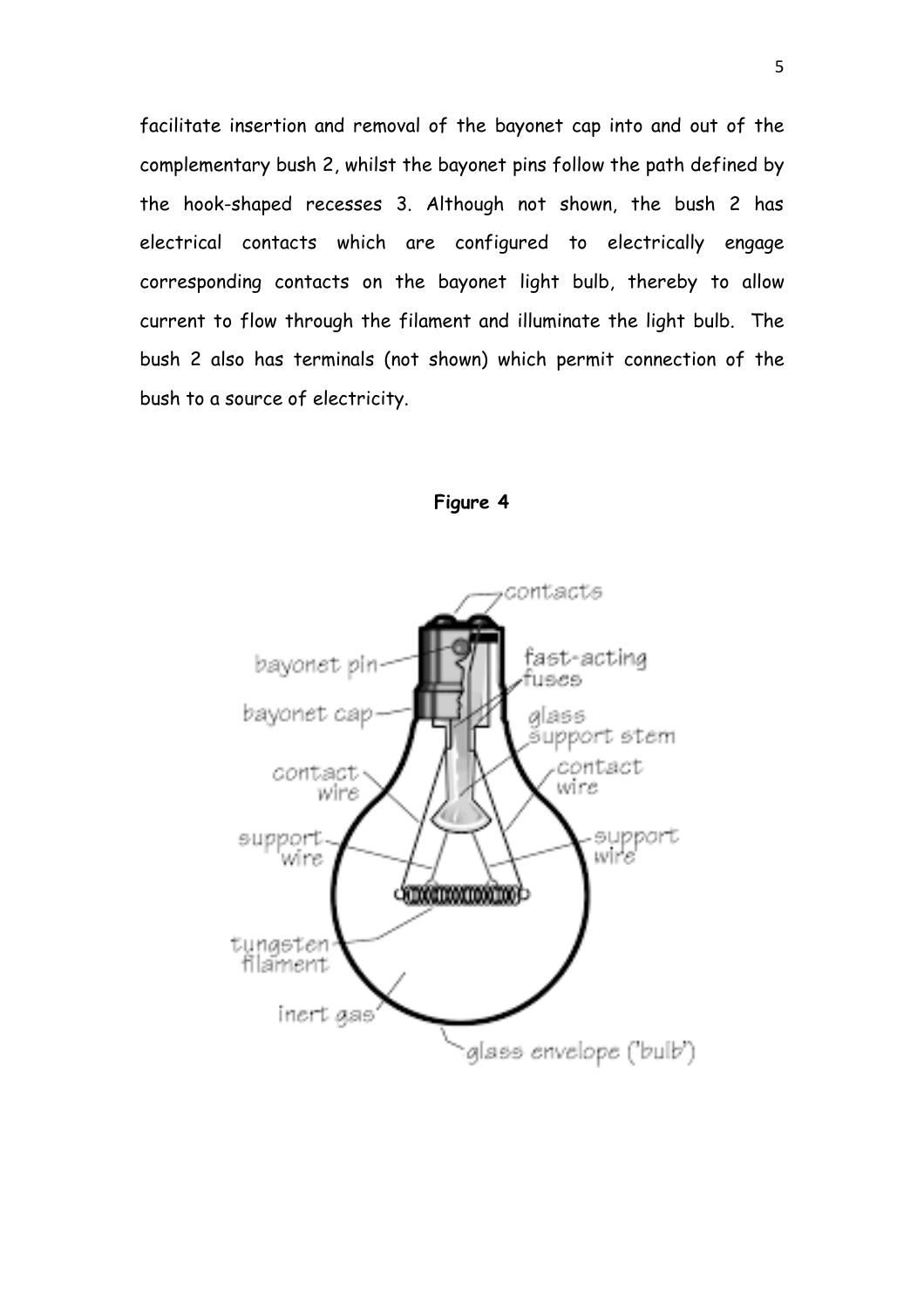

Figure 5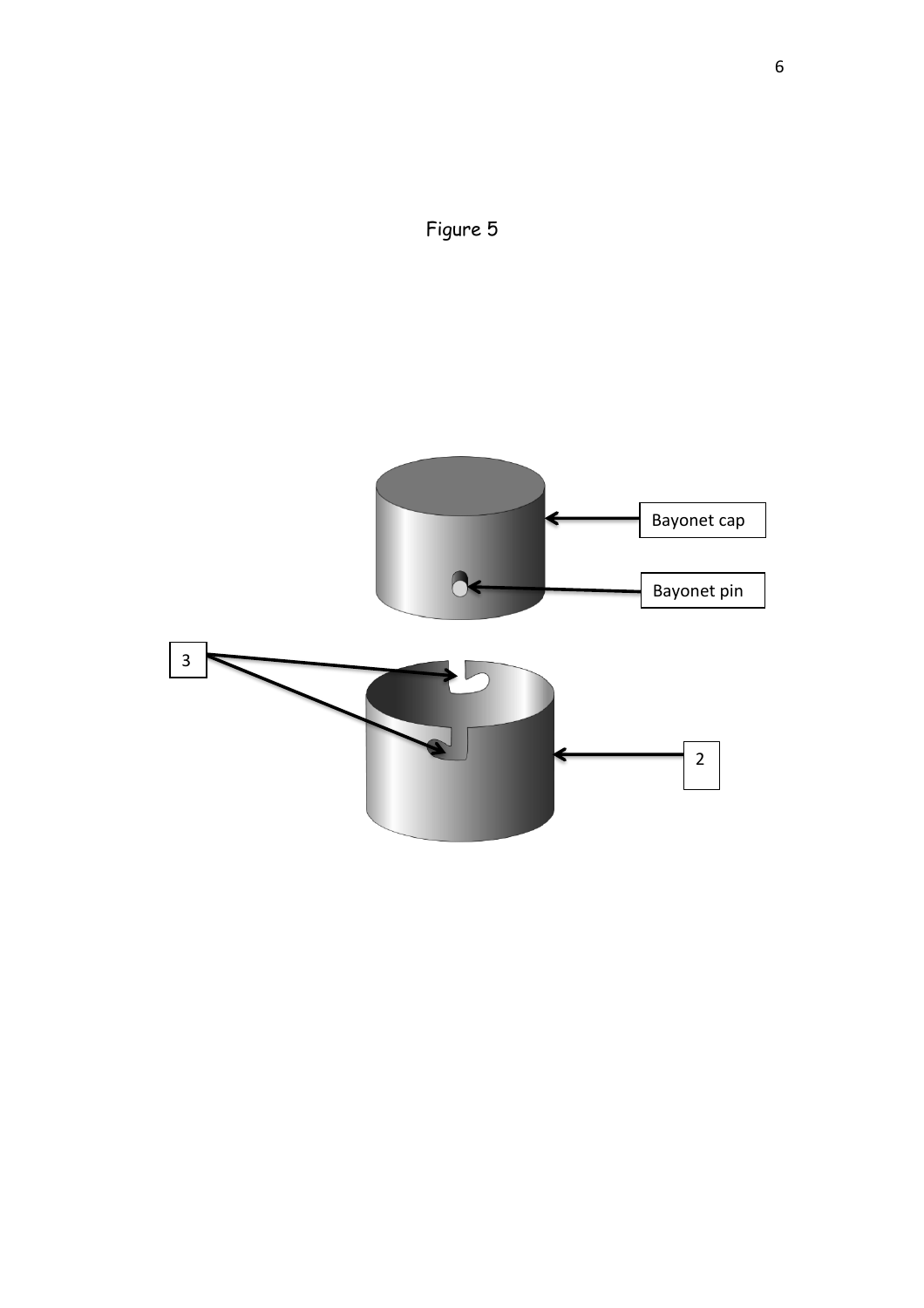

Figure 6